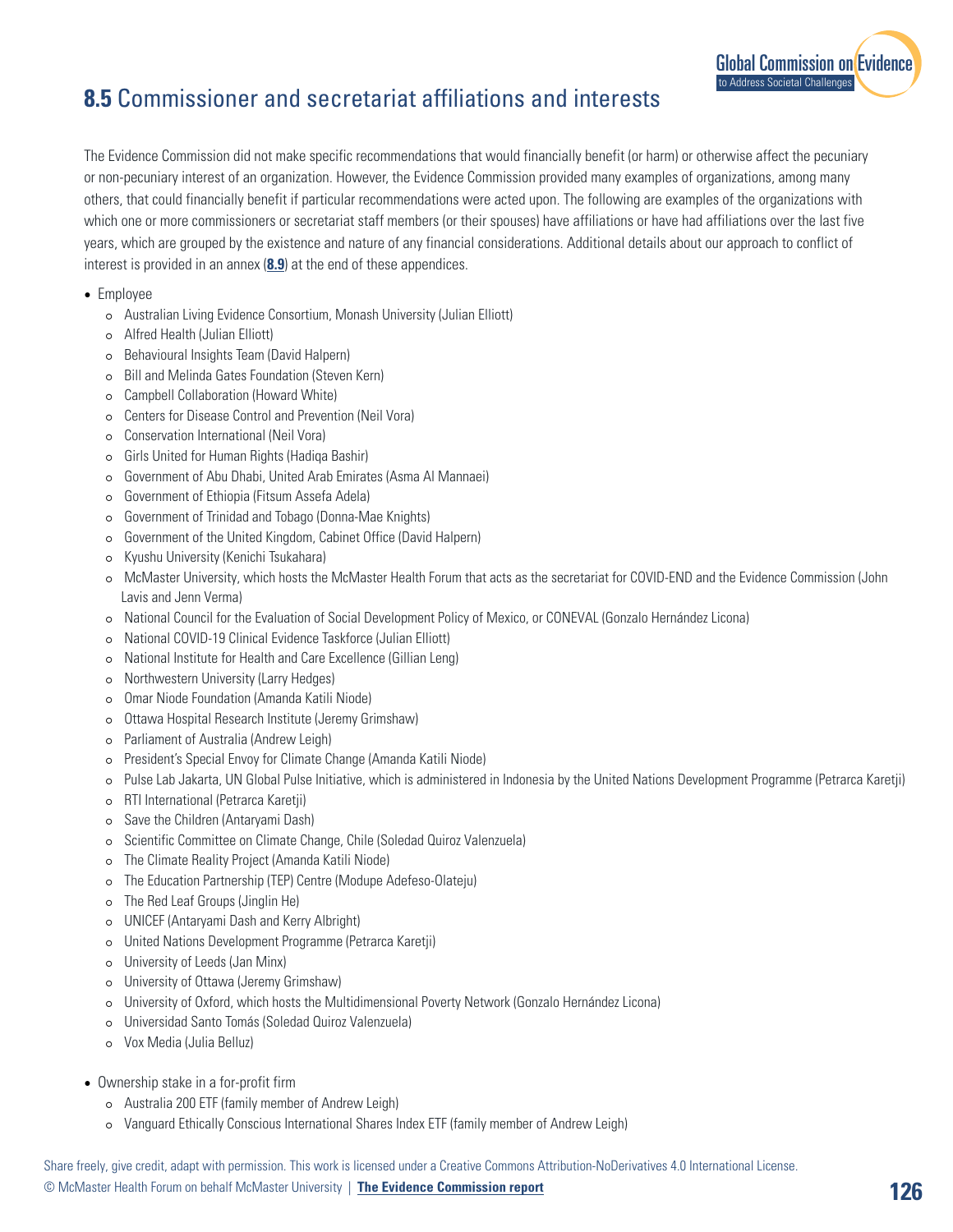- Ownership stake in an incorporated not-for-profit entity
	- ⚪ Behavioural Insights Team (David Halpern)
	- ⚪ Covidence (Julian Elliott)
- Intellectual property (e.g., licences and patents) fees and royalties
	- ⚪ Black Inc. Books book royalties (Andrew Leigh)
	- ⚪ MIT Press book royalties (Andrew Leigh)
	- ⚪ Penguin Random House book royalties (David Halpern)
	- ⚪ Polity book royalties (David Halpern)
	- ⚪ Yale Press book royalties (Andrew Leigh)
- Contracts or grants to undertaken projects
	- ⚪ American Institutes for Research (Larry Hedges)
- Board (or advisory board) member receiving a retainer, honorarium or other remuneration for their services
	- ⚪ American Institutes for Research (Larry Hedges)
	- ⚪ Campbell Collaboration (Jeremy Grimshaw)
- Long-term and/or full-time consultant or advisor receiving fees, honoraria or other remuneration for their services
	- ⚪ UN Population Fund (Jinglin He)
- Short-term and/or limited-term consultant or advisor receiving fees, honoraria or other remuneration for their services (including the reimbursement of travel expenses)
	- ⚪ 3ie (Gonzalo Hernández Licona)
	- ⚪ Inter-American Development Bank (Gonzalo Hernández Licona)
	- ⚪ Oxford Poverty and Human Development Initiative (Gonzalo Hernández Licona)
	- ⚪ UNICEF (Gonzalo Hernández Licona)
	- ⚪ World Health Organization, which hosts the secretariat for EVIPNet (John Lavis)
	- ⚪ World Bank (Gonzalo Hernández Licona)
- Speaking or authorship fees, honoraria or other remuneration for giving a talk or authoring a report
	- ⚪ Not applicable
- Meeting attendance (e.g., participation, travel or meals) costs paid
	- ⚪ Bill and Melinda Gates Foundation (Howard White)
	- ⚪ Guidelines International Network (Gillian Leng)
	- ⚪ William and Flora Hewlett Foundation (Kerry Albright)
- Volunteer (including board member) not receiving remuneration for their services
	- ⚪ Cochrane (Jeremy Grimshaw, John Lavis, Julian Elliott)
	- ⚪ Intergovernmental Panel on Climate Change (Jan Minx)
- Relationship with organizations with financial links or other affiliations (e.g., professional society)
	- ⚪ Academy of the Social Sciences in Australia (Andrew Leigh)
	- ⚪ Academy of Social Sciences in the United Kingdom (David Halpern)
	- ⚪ Bill and Melinda Gates Foundation (Steven Kern)
	- ⚪ Campbell Climate Solutions Coordinating Group (Jan Minx)
	- ⚪ Campbell South Asia (Howard White)
	- ⚪ Campbell UK and Ireland (Howard White)
	- ⚪ Canadian Task Force on Preventive Health Care (family member of Jeremy Grimshaw)
	- ⚪ Cochrane Group on Effective Practice and Organisational Change (Gillian Leng, Jeremy Grimshaw)
	- ⚪ Evidence Synthesis International (Jeremy Grimshaw)
	- ⚪ Heywood Foundation (David Halpern)
	- ⚪ International Centre for Evaluation and Development (Howard White)
	- ⚪ International Network for Government Science Advice (Soledad Quiroz Valenzuela)
	- ⚪ Royal Society of Medicine (Gillian Leng)
	- ⚪ Society for Research on Educational Effectiveness (Larry Hedges)